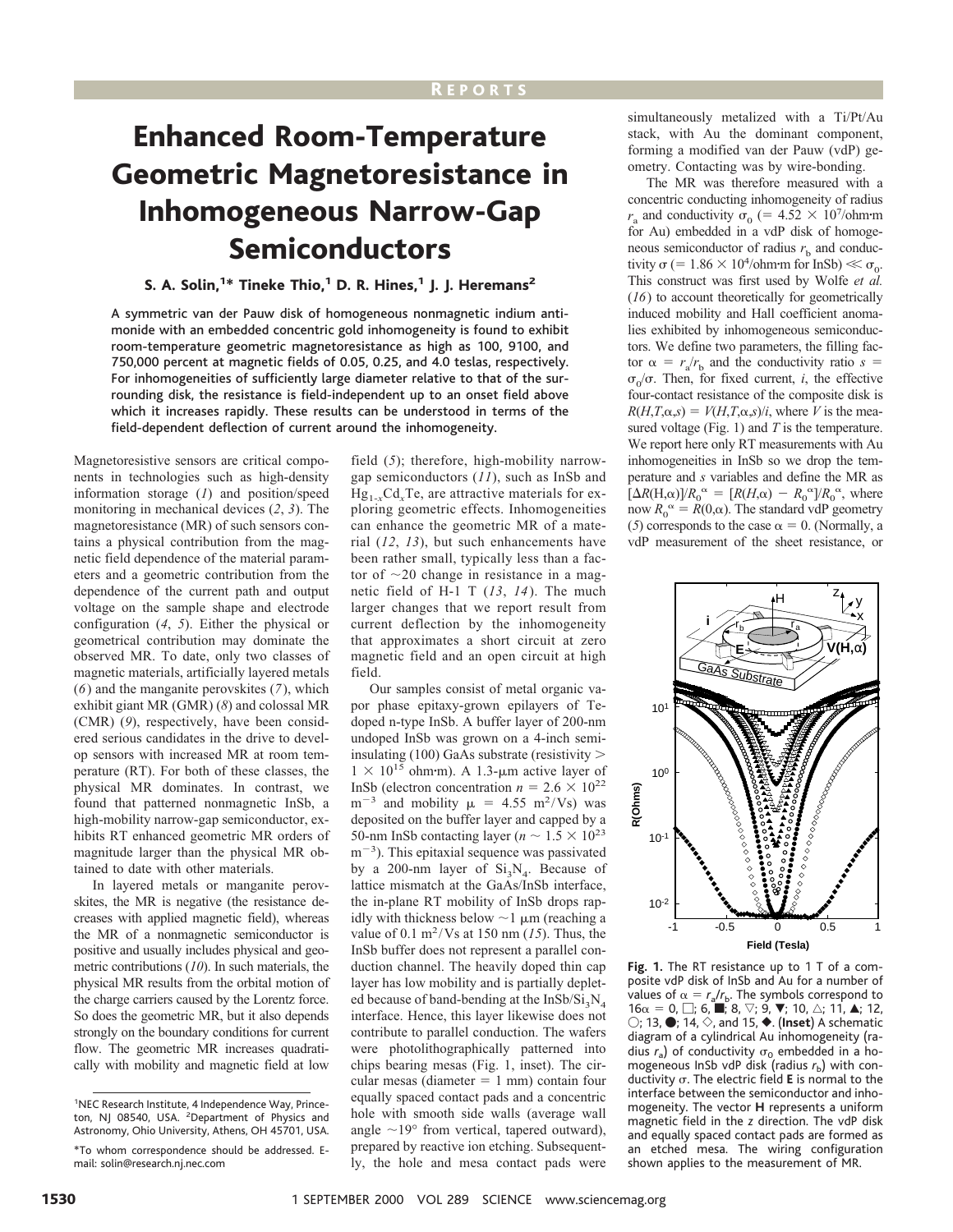equivalently, the resistivity, requires two voltage measurements from different pairs of current and voltage electrodes. For the four-fold symmetric geometry used here, only one such measurement is required.)

A semilog plot of  $R(H,\alpha)$  for  $0 \le H \le 1$  T and for various values of  $\alpha$  from 0 to 15/16 (Fig. 1) shows that  $R(0, \alpha)$  drops monotonically with increasing  $\alpha$  as a result of the increasing conductance of the inhomogeneity. However, because the conductivity of the Au inhomogeneity is finite,  $R(0,\alpha)$  saturates at large  $\alpha$  $\sim$ 13/16. We took care to verify that this saturation is real and not an artifact of the measurement apparatus. When saturation occurs, the resistance becomes field-independent up to a critical field above which it rises rapidly with increasing field. Thus, for sufficiently large  $\alpha$ , the device acts like a magnetic diode or switch.

The MR dependence on  $\alpha$  for a family of fixed magnetic fields (Fig. 2) shows that it grows monotonically up to  $\alpha = 12/16$  or 13/16, above which it precipitously decreases. Also note (Fig. 3) that the MR evolves from a quadratic to a quasi-linear field dependence up to  $\alpha = 13/16$ , and for fields above  $\sim$ 2 T, it either saturates or, for  $\alpha$  = 14/16 and 15/16, exhibits a maximum. However, the most notable feature of the data of Figs. 2 and 3 is the magnitude of the MR. For  $\alpha = 12/16$ , the MR is 113% at 0.05 T, whereas for  $\alpha =$ 13/16, it is 9100% at 0.25 T and 750,000% at 4 T. For comparison, we note that layered metals exhibit a GMR of  $\sim$ 22% at RT and 0.005 T (*8*) or giant magnetotunneling of  $\sim$ 42% at RT and 0.0003 T (17), whereas the manganite perovskites (*7*) show a CMR of 127,000% at 77 K and 6 T but only 39% at RT and 1.75 T (*9*).

To discuss the principles (*16*, *18*) that underlie the achievement of such high values of RT MR, we consider the composite vdP geometry. The components of the magnetoconductivity tensor  $\sigma$ (H) for the semiconductor are  $\sigma_{xx}(\beta) = \sigma_{yy}(\beta) = \sigma/[1 + \beta^2]$ ,  $\sigma_{zz}(\beta) = \vec{\sigma}$ , and  $\sigma_{xy}(\vec{\beta}) = -\sigma\beta/[1 + \beta^2] =$  $-\sigma_{vx}(\beta)$  with  $\beta = \mu H$ . All other tensor components vanish. The electric field, **E,** is normal to the equipotential surface of the highly conducting inhomogeneity. The current density is written as  $J = \sigma(H)E$ . At  $H = 0$ ,  $\sigma(H)$ is diagonal so  $J = \sigma E$  and the current flows into the inhomogeneity, which acts as a short circuit. At high  $H$  ( $\beta$  > 1), the off-diagonal components of  $\sigma(H)$  dominate so  $J \perp E$ . Equivalently, the Hall angle (*5*) between **E** and **J** approaches 90°, and the current becomes tangent to, i.e., deflected around, the inhomogeneity. Thus, the inhomogeneity acts as an open circuit. The transition of the inhomogeneity from short circuit at low *H* to open circuit at high *H* results in a geometric enhancement of the MR of the semiconductor even if its physical MR is zero. The geometric MR increases with  $\alpha$  because  $R_0^{\alpha}$  decreases. However, when  $\alpha$  becomes sufficiently large so that the low-field current flows mostly through the inhomogeneity, the MR will be that of the inhomogeneity itself, which for Au is negligibly small. Then an appreciable MR is only observed when *H* is sufficient to deflect the current from the inhomogeneity such that the conductance through the metallic inhomogeneity is smaller than the conductance through the semiconductor annulus of thickness  $r<sub>b</sub> - r<sub>a</sub>$ .

It is instructive to compare the underlying mechanism of the enhanced MR geometry with that of other four-terminal devices (Hall geometry) and with two-terminal geometrical magnetoresistors (Corbino geometry). In this comparison, we define *R* as *V*/*i*, where *V* is a voltage measured over two contacts in response to a current applied to the same or different contacts. For all three geometries, the *H* dependence of *R* results from the existence of field-dependent off-diagonal components in the conductivity tensor and from the boundary conditions of the structure. However, the enhanced MR geometry is unique by virtue of the boundary condition imposed by the inhomogeneity. The Hall geometry differs from the Corbino and enhanced MR geometries by the symmetry of *R*(*H*): The Hall response is antisymmetric and linear; hence,  $R_{\text{Hall}}(H = 0) = 0$ . In contrast, both MR geometries exhibit a resistance that is symmetric in *H* and quadratic at low *H* with  $R_{MR}(H = 0) \neq 0$ . Thus, enhanced geometric MR devices can be directly compared with Corbino devices and also with other twoterminal devices operating on physical MR principles. The definition of MR, as  $[R(H)]$  $R(H = 0)/R(H = 0)$ , is not applicable to devices exhibiting antisymmetric behavior (Hall), because in those cases  $R(H = 0)$  is necessarily zero. Therefore, despite its fourcontact character, the enhanced MR effect must be differentiated from the Hall effect.

The approximately quadratic behavior of enhanced MR for  $\alpha \leq 13/16$  at low *H* allows us to apply the form  $[\Delta R(H,\alpha)]/R_0^{\alpha}$  =  $\{\mu_{\text{app}}^{\alpha}(H - H_0)\}^2$ , where  $\mu_{\text{app}}^{\alpha}$  is the apparent mobility ( $18$ ) and  $H_0$  is a small zero-field offset (*19*). The apparent mobilities obtained from fits to the data with the use of this form are larger than the actual mobility of the semiconductor. Indeed, for  $\alpha = 13/16$ , we find  $\mu_{app}^{13/16}/\mu = 22.3$ . The quasi-linear response and roll off of the MR at higher fields can also be quantitatively accounted for by use of an augmented Wolfe model that we have used previously (*18*) to explain the much smaller MR that results from natural growth-induced microscopic inhomogeneities in  $Hg_{1-x}Cd_xTe$ ,  $x = 0.1$ . The application of this model to the enhanced MR of InSb is addressed elsewhere (*20*).

A comparison of the expected performance of enhanced MR devices with other magnetic sensors in common use is also appropriate. Such a comparison is facilitated by considering the high-frequency  $(>100 \text{ kHz})$ power signal-to-noise ratio (SNR) for which thermal noise is dominant. It can be shown that for an enhanced geometric MR sensor and a Hall sensor of the same (homogeneous) material and approximately equivalent dimensions,  $\text{SNR}_{\text{MR}}/\text{SNR}_{\text{Hall}}$  is proportional to  $\mu_{app}/\mu$  (5, 21). Thus, our enhanced geometric MR devices should be superior to Hall sensors. Consider now two-probe metallic physical GMR sensors. As  $SNR_{MR}$  is proportional to  $(\Delta \rho / \rho)^2 \rho$  (21), the two-probe advantage is



Fig. 2. The RT MR versus filling factor,  $\alpha$ , of a composite vdP disk of InSb and Au for several values of magnetic field. The symbols correspond to  $H = 0.05$  T,  $\blacklozenge$ ; 0.1 T,  $\triangle$ ; 0.25 T,  $\nabla$ ; 1.0 T,  $\blacktriangle$ ; and 5.0 T,  $\blacklozenge$ .



**Fig. 3.** The RT, high-field MR of a composite vdP disk of InSb and Au. The symbols correspond to the same values of  $\alpha$  as specified in the caption of Fig. 1.